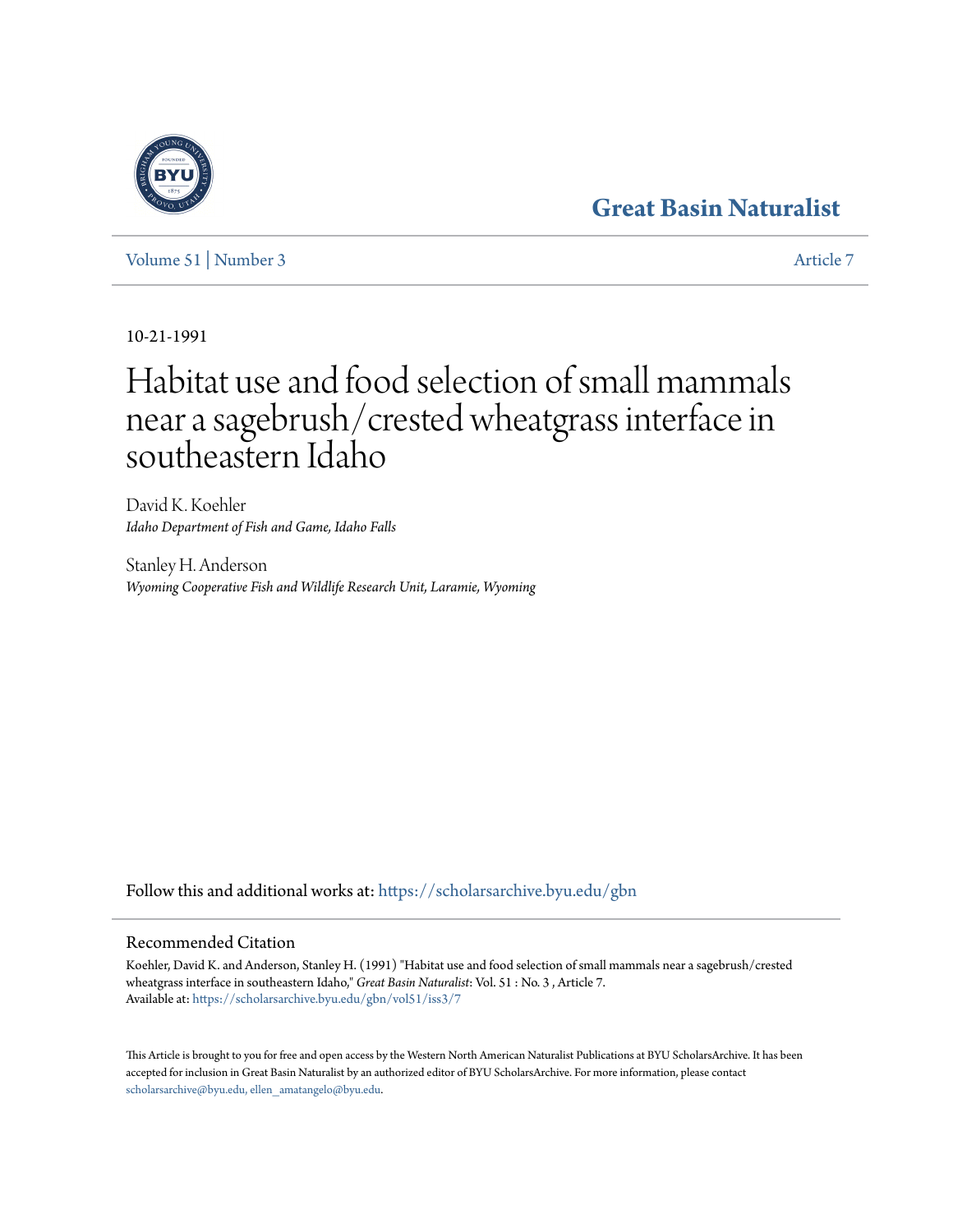#### Great Basin Naturalist 51(3), 1991, pp. 249-255

#### HABITAT USE AND FOOD SELECTION OF SMALL MAMMALS NEAR A SAGEBRUSH/CRESTED WHEATGRASS INTERFACE IN SOUTHEASTERN IDAHO

## $\frac{1}{2}$  David K. Koehler $^1$  and Stanley H. Anderson $^2$

ABSTRACT.-Habitat use and food selection data were collected for deer mice *(Peromyscus maniculatus),* montane voles *(Microtus montanus),* Ord's kangaroo rats *(Dipodomys ordii),* and Townsend's ground squirrels *(Spermophilus townsendii*) near a sagebrush (Artemisia tridentata)/crested wheatgrass (Agropyron cristatum) interface in southeastem Idaho. Significantly more captures occurred in the native sagebrush habitat than in areas planted in crested wheatgrass or in disturbed sites. Crested wheatgrass, a prolific seed producer, still accounted for over 30% of the total captures. Montane voles and Townsend's ground squirrels (during periods of aboveground activity) used the crested wheatgrass habitat throughout the summer, while deer mice and Ord's kangaroo rats exhibited heavy use after seed set.

*Key words: small mammals, fopd selection, habitat selection, deer mice, montane vole, Ord's kangaroo rat, Townsend's ground squirrel.*

Research has been conducted on various aspects of the ecology of wildlife residing on and adjacent to the Subsurface Disposal Area (SDA) and one other low-level radioactive waste disposal site on the Idaho National Engineering Laboratory (INEL) in southeastern Idaho. Small mammals were the most frequently occurring wildlife (Arthur and Markham 1983), and densities on the SDA were considerably higher than in adjacent native vegetation types (Groves 1981). Crested wheatgrass planted on the SDA for soil stabilization and hydrologic benefits may provide food for small mammals. A prolific seed producer, it provides a readily available seed source for granivorous rodents in this colddesert system (Arthur et al. 1986).

In other regions where crested wheatgrass has been planted for livestock grazing use, relative densities and species diversities of small mammals (Reynolds 1980, Reynolds and Trost 1980) were reduced. However, studies conducted on the INEL have shown that crested wheatgrass seedings are used by small mammals as food sources. Filipovich (1983) reported that deer mice *(Peromyscus maniculatus),* the most abundant rodent on these disposal areas, shifted to heavy use of grass seed when crested wheatgrass went to seed. Reynolds and Arthur (1983) told of a radiomarked deer mouse that would traverse a linear distance of approximately 250 m each evening from native sagebrush vegetation to the border of the SDA. This animal would then spend the night foraging near the SDA boundary before returning to its burrow at dawn.

This study was undertaken to evaluate the habitat use and food selection of small mammals near a sagebrush/crested wheatgrass interface on INEL. Efforts were concentrated on the four most abundant species of small mammals on the SDA, deer mice, montane voles, Ord's kangaroo rats, and Townsend's ground squirrels.

#### **METHODS**

The INEL is a nuclear energy research facility under the jurisdiction of the U.S. Department of Energy. It occupies approximately 231,000 ha of sagebrush desert on the upper Snake River Plain. in southeastern Idaho. Average minimum and maximum daily temperatures in summer and winter range from 10 to 30 C, and  $-16$  to  $-3$  C, respectively. Average annual precipitation is approximately 22 cm (Clawson et al. 1989).

The SDA, a 36-ha portion of the Radioactive Waste Management Complex, has been used for the interment of solid, low-level radioactive waste since 1952. Mixed activation,

<sup>&</sup>lt;sup>1</sup>Idaho Department of Fish and Game, 1515 Lincoln Road, Idaho Falls, Idaho 83401.

<sup>&</sup>lt;sup>2</sup>Wyoming Cooperative Fish and Wildlife Research Unit, Box 3166, University Station, Laramie, Wyoming 82071.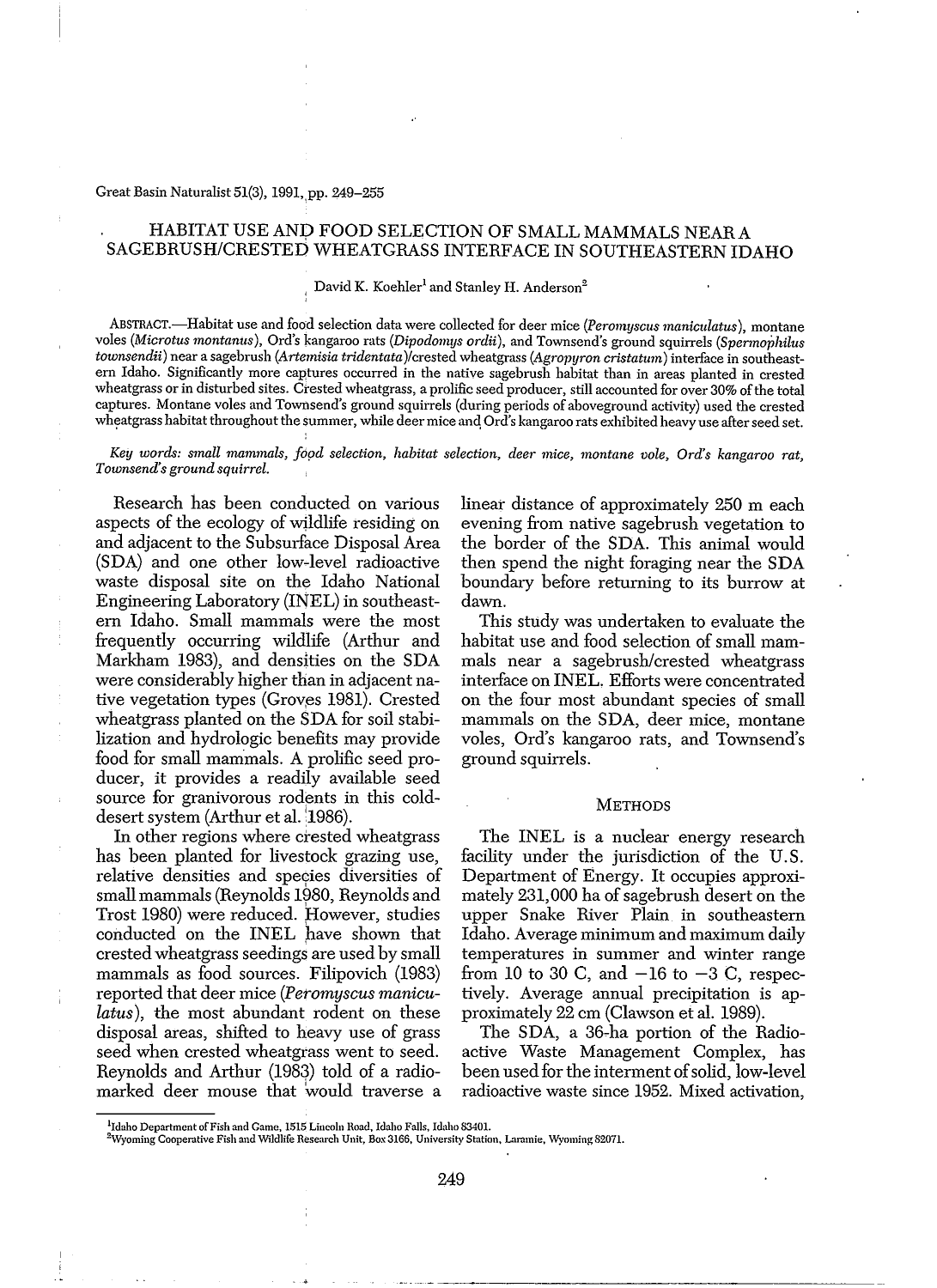fission, and transuranic radioactive wastes have been disposed at the SDA through use of shallow burial techniques.

Vegetation on the SDA and its perimeter consists primarily of a seeded stand of crested wheatgrass. The native vegetation surrounding the SDA is a predominantly big sagebrushlbluebunch wheatgrass *(A. spicatum)* steppe (McBride et al. 1978). Additionally, several disturbed and unseeded areas are found around the periphery of the SDA. These areas typically support a sparse cover of Russian thistle, cheatgrass *(Bromus tectorum*), and green rabbitbrush *(Chrysothamnus viscidijlorus)* (Arthur 1982).

HABITAT USE. $-A$  6.24-ha (240  $\times$  260-m) live-trapping grid was established on and adjacent to the SDA to examine habitat use patterns. One hundred eighty-two trapping stations were spaced at 20-m intervals on the  $13 \times 14$  grid. Each trapping station consisted of two Sherman live traps baited with a mixture of rolled oats and whole wheat and containing nonabsorbent cotton for bedding.

Each trap station in the live-trapping grid was placed into one of three habitat type categories: native sagebrush/bluebunch wheatgrass steppe; crested wheatgrass; or recently disturbed but unseeded sites consisting of a sparse cover of Russian thistle, cheatgrass, and green rabbitbrush. Categorization was based on visual observation of the vegetative community in which the trap station occurred. Sixty-five (36%), 63 (35%), and 54  $(30\%)$  of the 182 trapping stations occurred in native sagebrush vegetation, crested wheatgrass, and disturbed sites, respectively.

Habitat use data were collected in June, July, and August 1984. Each trapping session consisted of seven consecutive nights of trapping during which traps were set prior to sunset and then checked twice nightly. Animals were carried halfway to the next trapping station prior to release to minimize the tendency to immediately reenter known traps (Price et al. 1984). Measures of habitat use were expressed in terms of total captures, captures per 100 trap nights, and percentage of captures occurring in each of the three habitat types.

Chi-square goodness-of-fit tests, including Yates' correction for continuity (Zar 1974), were used to test for differences between numbers of total captures observed versus expected in each of the three habitat types. Expected values were determined for each species by multiplying the total captures for that species by the percentage of the trap grid occupied by the particular habitat type. Results of the chi-square tests indicated whether habitat selection occurred or if use was determined by availability. Testing for significance was conducted at the  $P < .05$  and  $P < .01$ levels.'

FOOD HABITS.-Diet composition and seasonal use of crested wheatgrass' as a food for deer mice, montane voles, Ord's kangaroo rats, and Townsend's ground squirrels collected near a sagebrush/crested wheatgrass interface were evaluated. Four separate trapping periods were conducted during the year to correspond with different phenological stages of crested wheatgrass. These included June (vegetation lush and green), July (onset of desiccation), August (vegetation severely desiccated and seed set), and January and early March (vegetation dormant with winter conditions prevalent).

Two separate grids were trapped for food habit analysis ofsmall mammals captured near a sagebrush/crested wheatgrass interface. The first grid consisted of two lines of traps in a  $25 \times 100$ -m configuration. Trap lines were oriented parallel to and 50 and 75 m from the sagebrush/crested wheatgrass interface in the native sagebrush habitat type. Because mon~ tane voles and Ord's kangaroo rats exhibited a high degree of fidelity to the crested wheatgrass and were hot captured, the trapping scheme was modified. The second configuration consisted of a  $75 \times 350$ -m trap grid established perpendicular to the sagebrush/crested wheatgrass interface so that it overlapped both vegetation types. The grid began 100 m inside the crested wheatgrass and extended 250 m into the sagebrush. Trap stations were spaced at 25-m intervals. This modification also allowed documentation of movements across the sagebrush/crested wheatgrass interface.

Trapping procedures were identical for both grids as follows. Each trapping station consisted of two traps, one Museum Special snap trap and one Sherman live trap. Snap traps were baited with peanut butter while the live traps were either unbaited or baited with a small amount ofwhole wheat. The traps remained set continuously during trapping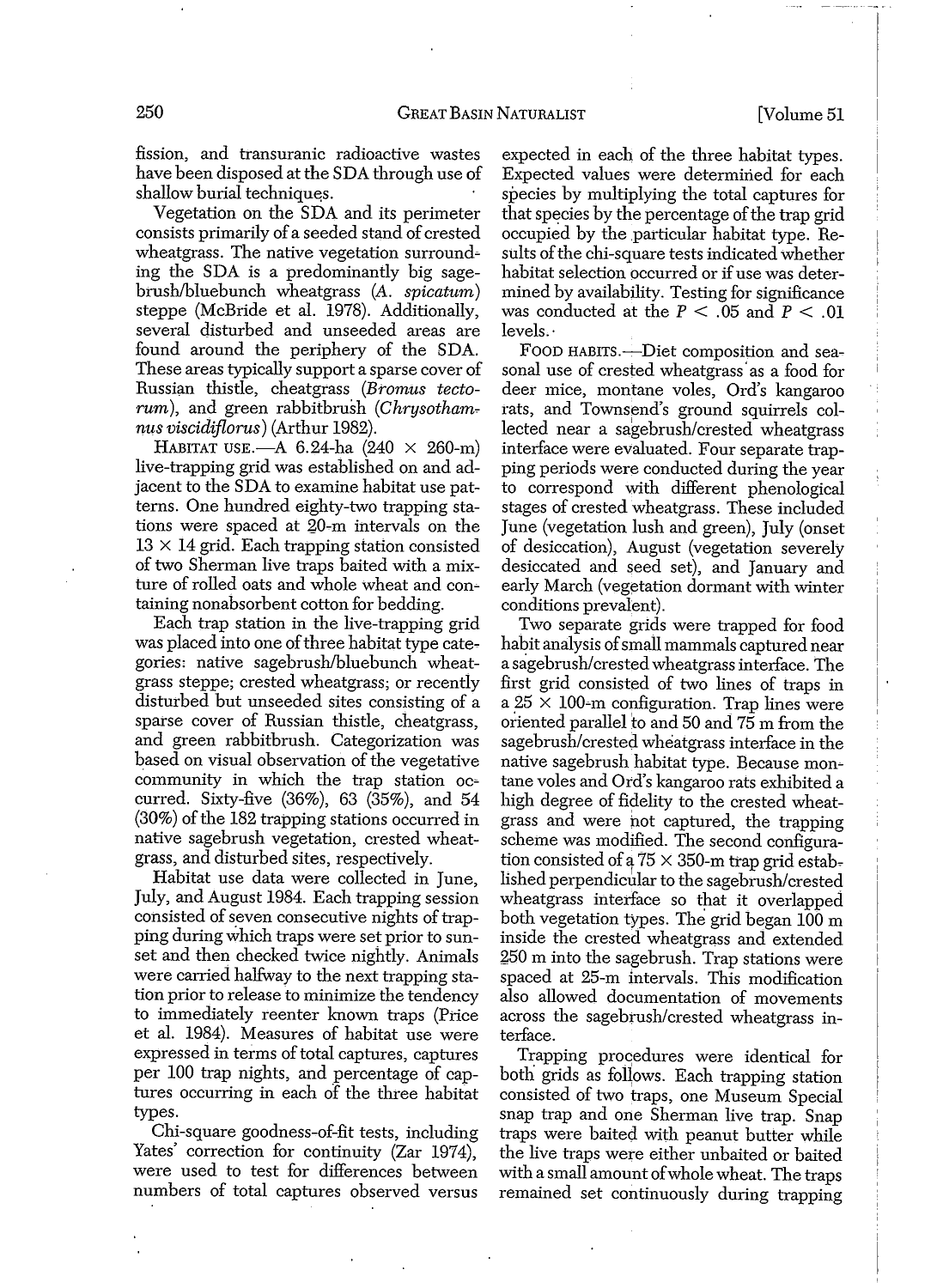TABLE 1. Total captures ofsmall mammals in each ofthree habitat types on and adjacent to the SDA, June-August 1984. Significance of chi-square tests between observed versus expected numbers is shown. Captures per 100 trap nights in parentheses.

| Habitat type and species | June            | July           | August           | Total           |
|--------------------------|-----------------|----------------|------------------|-----------------|
| CRESTED WHEATGRASS       |                 |                |                  |                 |
| Dipodomys ordii          | 107             | 43             | 40               | $190**$         |
|                          | (6.1)           | (2.4)          | (2.3)            | (3.6)           |
| Microtus montanus        | $62***$         | $41***$        | $25^{***}$       | $128**$         |
|                          | (3.5)           | (2.3)          | (1.4)            | (2.4)           |
| Peromyscus maniculatus   | $219**$ (12.4)  | $237**$ (13.4) | $339**$ (19.2)   | 795** (15.0)    |
| <b>TOTAL</b>             | 388*<br>(22.0). | 321<br>(18.1)  | $404*$<br>(22.9) | $1113** (21.0)$ |
| <b>DISTURBED SITES</b>   |                 |                |                  |                 |
| Dipodomys ordii          | $127**$         | 45**           | $48**$           | 220**           |
|                          | (8.4)           | (3.0)          | (3.2)            | (4.9)           |
| Microtus montanus        | 16              | 8              | 3                | $27**$          |
|                          | (1.1)           | (0.5)          | (0.2)            | (0.6)           |
| Peromyscus maniculatus   | 271             | 264            | 329              | 864             |
|                          | (17.9)          | (17.5)         | (21.8)           | (19.0)          |
| TOTAL                    | (27.4)          | 317            | 380              | 1111            |
|                          | 414             | (21.0)         | (25.2)           | (24.5)          |
| NATIVE SAGEBRUSH         |                 |                |                  |                 |
| Dipodomys ordii          | $25***$         | 7**            | $7**$            | $39***$         |
|                          | (1.4)           | (0.4)          | (0.4)            | (0.7)           |
| Microtus montanus        | $5**$           | 0**            | $2**$            | $7**$           |
|                          | (0.3)           | (0.0)          | (0.1)            | (0.1)           |
| Peromyscus maniculatus   | 436** (24.0)    | $358**$ (19.7) | $498** (27.4)$   | $1292** (23.7)$ |
| TOTAL                    | 466             | 365            | 507              | 1338            |
|                          | (25.7)          | (20.1)         | (27.9)           | (24.5)          |
| <b>TOTAL CAPTURES</b>    |                 |                |                  |                 |
| Dipodomys ordii          | (5.1)           | 95             | (1.9)            | (2.9)           |
|                          | 259             | (1.9)          | 95               | 449             |
| Microtus montanus        | 83              | 49             | (0.6)            | 162             |
|                          | (1.6)           | (1.0)          | 30               | (1.0)           |
| Peromyscus maniculatus   | (18.2)          | 859            | 1166             | 2951            |
|                          | 926             | (16.9)         | (22.9)           | (19.3)          |
| <b>TOTAL</b>             | 1268            | 1003           | 1291             | 3562            |
|                          | (24.9)          | (19.8)         | (25.4)           | (23.2)          |
|                          |                 |                |                  |                 |

*\*P<.05. \*\*p< .01.*

sessions and were checked at least each mom~ ing and evening. Rodents captured in live traps were immediately sacrificed by cervical dislocation.

Diet composition was determined by microhistological analysis of stomach contents. All analyses.were conducted by the Composition Analysis Laboratory at Colorado State University (Sparks and Malechek 1968). Identifi~ cation of plant and arthropod fragments was made by comparison of microscopic characteristics with reference specimens collected on the INEL. Unidentified species were classified by genus, family, or order. Stomach content composition was reported as the percent relative density (number of points where each item occurred relative to the total number of points in that sample) of plant or arthropod fragments identified in the sample.

#### **RESULTS:**

#### Habitat Use

A total of 3898 captures of seven species of small mammals in 15,288 trap nights occurred during the summer of 1984. The four species of primary concem accounted for 3562  $(91%)$  (Table 1). Deer mice were the most frequently captured species, accounting for 76% of the total. During the project, 747 deer mice, 106 montane voles, and 95 Ord's kangaroo rats were captured and used in habitat evaluation analyses. Only two Townsend's ground squirrels were caught because of their diumal activity pattems.

Most animals (1138 or 38%) were caught in the native sagebrush habitat. The fewest captures (1111 or 31%) occurred in disturbed sites, while 1113 (31%) were made in crested wheatgrass (Table 1). Chi-square tests confirmed that the native sagebrush habitat type was used significantly  $(P < .01)$  more than disturbed sites or crested wheatgrass.

When captures per 100 trap nights were considered (Table 1), the results were different. Again, the highest relative density of small mammals, 28.2 individuals per 100 trap nights, was observed in sagebrush vegetation type. But the amount of use observed in the disturbed sites and crested wheatgrass habitat types was reversed. Disturbed sites accounted for 25.7 captures per 100 trap nights, while the crested wheatgrass had 22.5 captures per 100 trap nights.

Although crested wheatgrass had the lowest relative density of small mammals of any of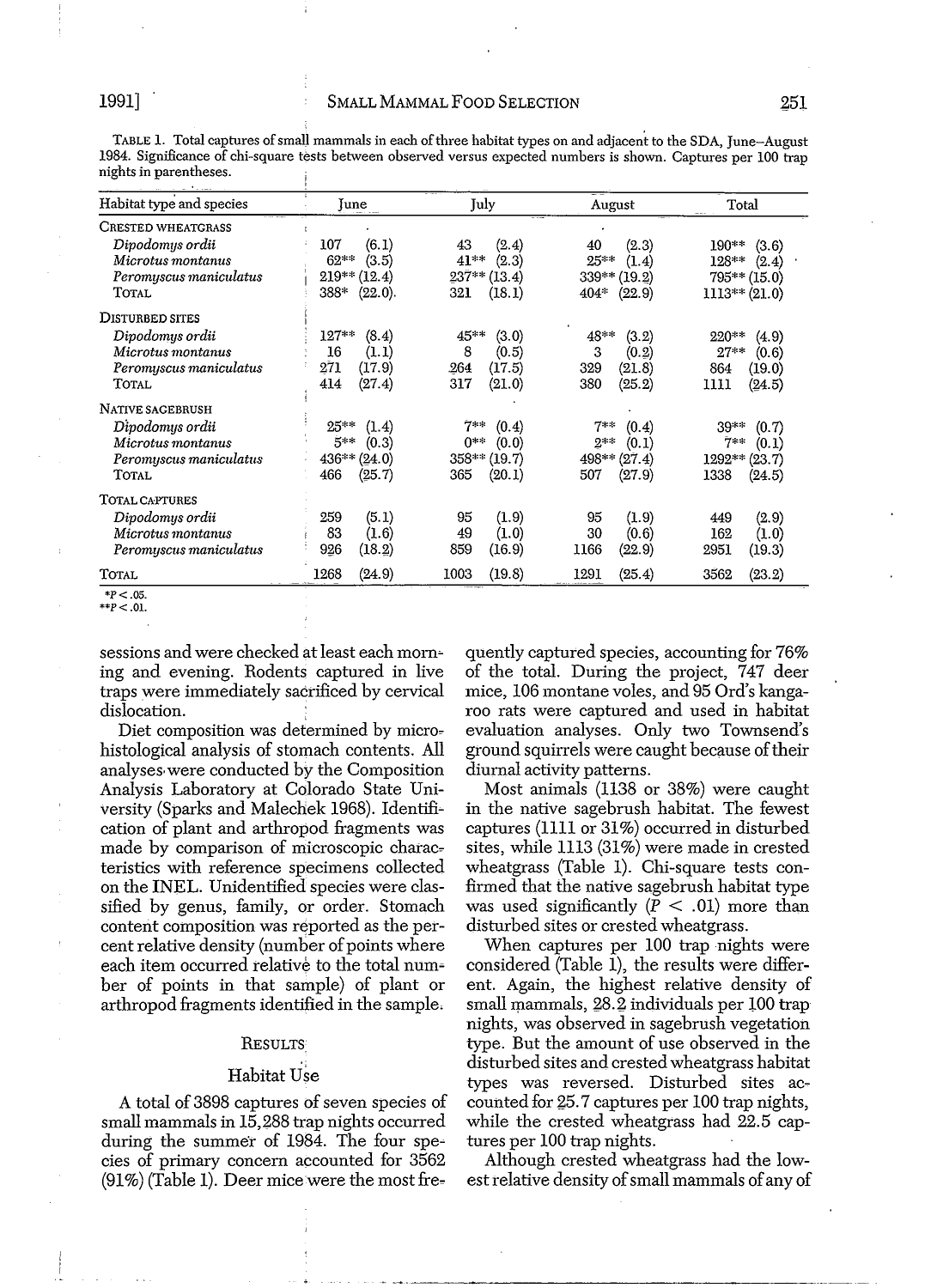the habitat types, all three types received considerable use. Several species of small mammals used this habitat type heavily throughout the summer or seasonally.

Montane voles exhibited a significant  $(P <$ .01) selection for the crested wheatgrass habitat type and against both disturbed sites and native sagebrush habitat types. Seventynine percent of all captures of montane voles occurred in crested wheatgrass and 17% in disturbed sites. Thus, 96% of the montane vole captures occurred in habitat types created by waste management operations.

Ord's kangaroo rats used both disturbed sites and crested wheatgrass significantly  $(P <$ .01) more and native sagebrush significantly  $(P < .01)$  less than would be expected. Over 42% of all captures of kangaroo rats occurred in the crested wheatgrass habitat, while 49% of the captures occurred in disturbed sites. So, as with montane voles, a large percentage of all captures (91%) of kangaroo rats was recorded in habitat types resulting from alteration of the native sagebrush vegetation type.

Deer mice used the sagebrush habitat significantly  $(P < .01)$  more than the disturbed and crested wheatgrass habitats. Nearly 44% of all captures of deer mice occurred in sage- . brush, while disturbed sites and crested wheatgrass accounted for 29% and 27%, respectively. However, use of crested wheatgrass increased as the summer progressed, and by August more captures occurred in crested. wheatgrass than in disturbed sites (Table 1).

#### Food Habits

Although an attempt was made to collect at least 10 individuals of each of the four small mammal species during each trapping session, it was not always possible because some animals were trap shy and some were found to have empty stomachs. There was' a high degree of similarity in the food habits of animals collected from both trap grids. Therefore, data were pooled to evaluate food habits of small mammals collected near a sagebrush/ crested wheatgrass interface.

DEER MICE.-Stomach contents of 72 deer mice were analyzed from August 1983 through June 1985. Crested wheatgrass appeared to be relatively unimportant as a food item except during periods after the grass had gone to seed. Lepidoptera larvae ranked as the most important item in diets of deer mice collected in June and constituted 71% of the fragments identified in the samples. Small amounts of crested wheatgrass were present in the samples collected in July. However, it ranked as the eighth most frequently consumed food item and composed less than 1% of the diet. Gramineae seed was the most important food item in July, making up 66% of the diet of deer mice.

There was a pronounced shift to the use of crested wheatgrass by deer mice in August. In this month, crested wheatgrass was found in 22 of the 29 (76%) animals collected; thus, it ranked as the most important food item. Coleoptera adults and Orthoptera ranked second and third, comprising 19 and 10%, respectively.

Ten deer mice were collected in January and 10 in March. Unidentified seed was the most important food item, comprising 96% of the food in these animals. Crested wheatgrass was not identified in any of these samples.

MONTANE VOLES.-Stomach contents of 20 voles were evaluated. Crested'wheatgrass was the major food item for montane voles throughout the summer. Samples from all voles collected in June, July, and August contained crested wheatgrass.

ORD'S KANGAROO RATS.-Food habits of 25 kangaroo rats wete evaluated. Eight animals were collected in June 1985, 5 in July 1984, and 12 in August 1983 and 1984. Four of the 8 (50%) kangaroo rats collected in June had been feeding on crested wheatgrass; thus, crested wheatgrass was the fourth most important food item, The three items that were eaten in higher percentages were pollen (33%), unidentified arthropods (18%), and plant parts from the family Compositae (16%).

In July all five animals collected had eaten crested wheatgrass. At this time crested wheatgrass ranked as the most important food item, making up 82% of the diet of these animals. Twelve 'animals were collected in August, and again crested wheatgrass was identified in every sample. It accounted for 91% of the diet in animals this month.

TOWNSEND'S GROUND SQUIRRELS.-Seasonal activity of the Townsend's ground squirrel appeared to be closely correlated to the availability of crested wheatgrass in its lush state. Eighty percent (8 of 10) of the ground squirrels trapped in June had used crested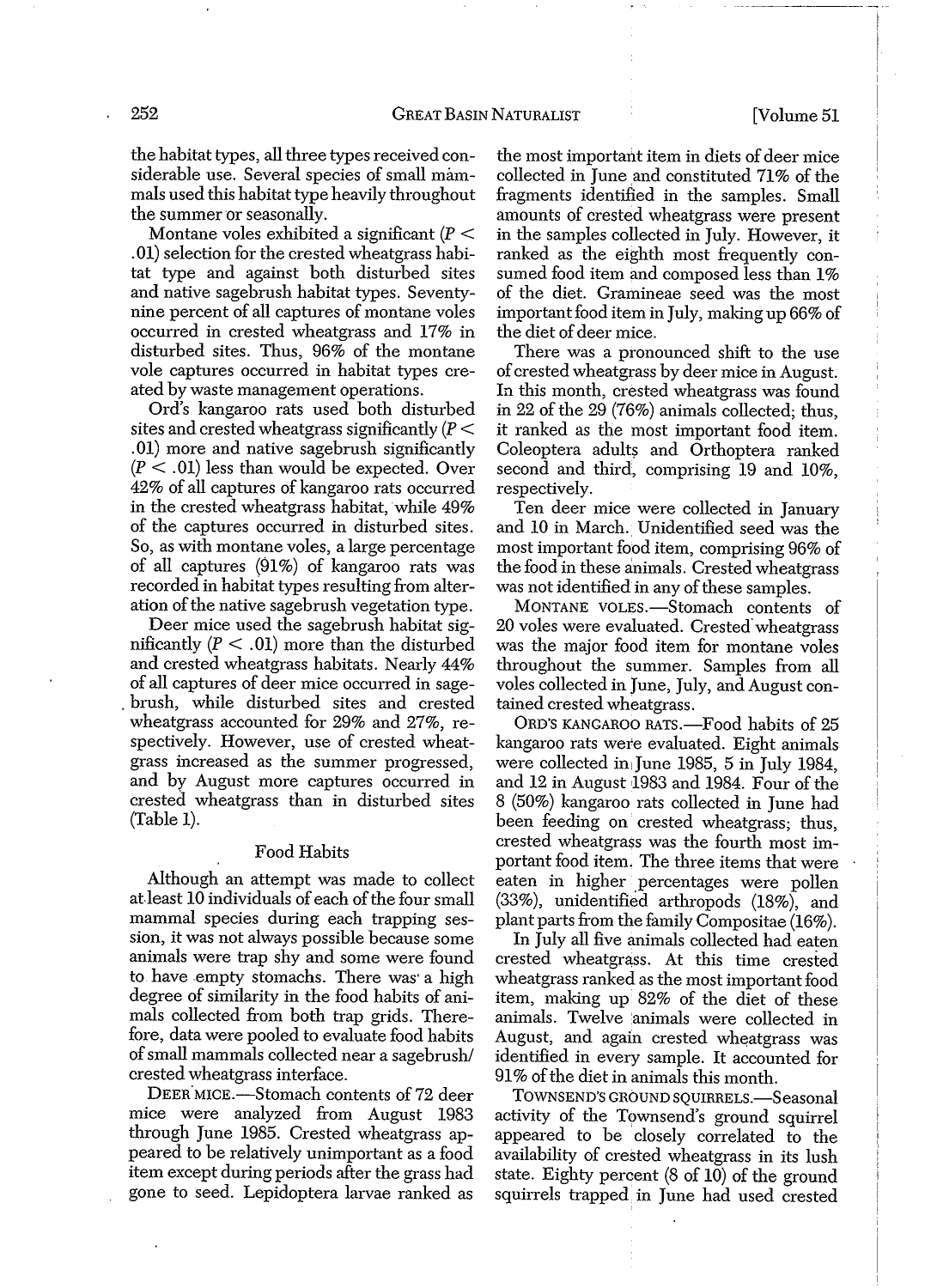wheatgrass as a food source. Only one ground squirrel was trapped in July. Stomach contents of this individual consisted of only two items: crested wheatgrass  $(9%)$  and gramineae seed (91\%).

#### **DISCUSSION**

Analysis of habitat use and food habits of small mammals around the SDA indicated that the crested wheatgrass habitat type was frequently utilized. Resident animals used crested wheatgrass as a fodd item, and seeds appeared to attract transients. The percentages of total captures of small mammals occurring in each of the three habitat types were as follows: native sagebrush vegetation (37%), disturbed and unseeded sites (33%), and crested wheatgrass (30%) (Table 1). These results were similar to those of Reynolds (1980) but were opposite those reported by Groves (1981), who found that crested wheatgrass received the most use followed by disturbed sites and then native sagebrush vegetation. Groves (1981) captured higher numbers of small mammals in the crested wheatgrass than in the other two habitat types. However, montane voles were at a high point in their population cycle at the time the earlier study was conducted, which probably accounts for the differences in results. 'Our results indicated that although crested wheatgrass had the lowest density of small mammals of any of the habitat types, it received considerable use. Several species of small mammals used this habitat type heavily either throughout the summer or seasonally.

Groves (1981) also reported that the densities he found in both the crested wheatgrass and native sagebrush habitat types were considerably higher than had been reported in the literature for similar vegetation types in other areas. This may have been due to the diversity of the area with three distinctive habitat types and the large amount of "edge," all in a rather confined area.

Montane voles were more dependent upon the crested wheatgrass habitat type than any other species captured during the study. Results of all small mammal studies conducted on the INEL have indicated montane voles were restricted almost exclusively to crested wheatgrass communities (Allred 1973, Reynolds 1980, Filipovich 1983, Groves

and Keller 1983). Voles are typically herbivorous, but little has been reported on specific food habits for this species. Food habit analysis conducted during this study showed crested wheatgrass to be the dominant food item for montane voles on the INEL. All 19 animals captured during the summer months had crested wheatgrass in their stomachs.

Use of crested wheatgrass by kangaroo rats was substantial. This would be expected since kangaroo rats are heteromyids, and crested wheatgrass is such a prolific seed producer. Groves (1981) hypothesized that the enhanced seed supply provided by crested wheatgrass may have accounted for the high number of kangaroo rat captures in this habitat type. Most studies of the food habits of Ord's kangaroo rat have found that this animal is primarily herbivorous/granivorous, eating large amounts of seeds along with the succulent leaves of grasses, forbs, and shrubs, and With arthropods being infrequently consumed (Johnson 1961, Flake 1973, Best and Hoditschek 1982, Koehler 1988). Food habits of kangaroo rats' captured near the sagebrush/ crested wheatgrass interface we studied fit these broad guidelines. Crested wheatgrass was eaten throughout the summer, but its importance increased as the summer progressed. Crested wheatgrass made up 82% of the food intake in July and 91% in August. This shift to heavy use of crested wheatgrass corresponded to the time of seed set by this grass.

Deer mice are omnivorous, their food habits generally reflecting the local availability of food items (Johnson 1961). Other studies involving food habits of deer mice in southern and southeastern Idaho have found that these rodents rely heavily on arthropods, especially Coleoptera adults and Lepidoptera larvae (Halford 1981) in spring and early summer, followed by a shift to plant material in July and August (Johnson 1961, Filipovich 1983). Our results are consistent with these findings. Crested wheatgrass varied seasonally in importance as a food item. It was relatively unimportant in June, when deer mice consumed various arthropods, and was heavily used later in the summer. The shift to crested wheatgrass in July and August corresponded to the time of summer when the grass set seed.

Food habit studies on Townsend's ground squirrels have reported that these animals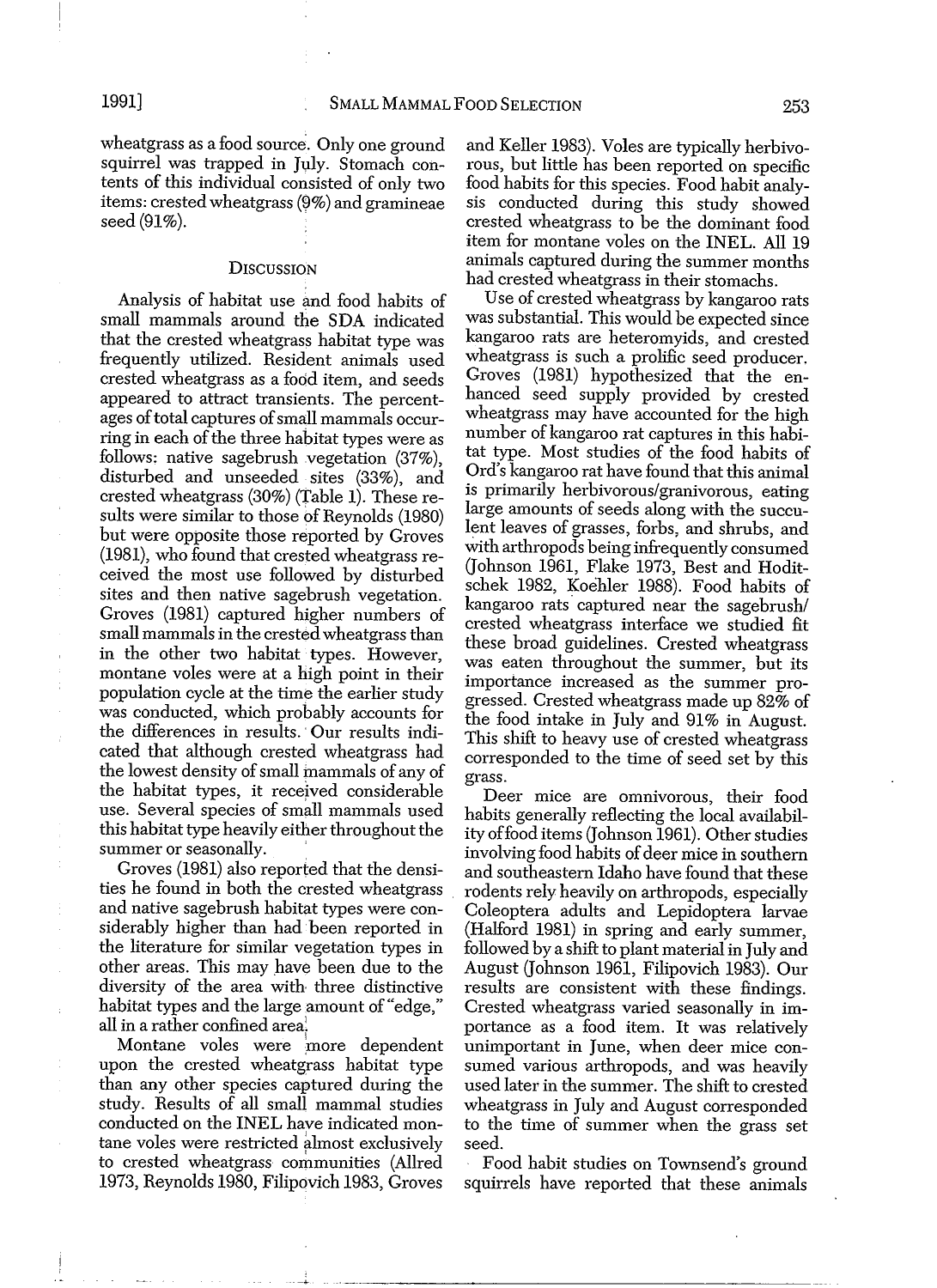feed mostly on succulent green vegetation (Alcorn 1940, Johnson 1961), especially grasses Gohnson 1977, Smith and Johnson 1985). Both Scheffer (1941) and Johnson (1977) noted that the aboveground activity of Townsend's ground squirrels was highly correlated to the presence of succulent green vegetation. This was also noticed around the SDA. Ground squirrels were present and active early in the spring until about July, when the crested wheatgrass started to desiccate. At this time the animals would go into torpor until the following spring. Johnson (1977) reported that the primary food item of Townsend's ground squirrels on the Hanford Reservation in eastern Washington was Sandberg bluegrass *(Paa sandbergii);* in southern Idaho, cheatgrass provided most of the forage consumed (Smith and Johnson 1985). In both cases the primary food eaten by Townsend's ground squirrels was also the primary grass species on the study area. Crested wheatgrass was the most heavily used food item by ground squirrels around the SDA, making up the bulk of the diets of the ground squirrels analyzed. It was also common to observe ground squirrels feeding on crested wheatgrass, and freshly cut stems were often found in active burrow entrances.

The presence of crested wheatgrass affected small mammal community structure around the SDA by influencing which species were present and their relative densities. Montane voles, Ord's kangaroo rats, and Townsend's ground squirrels exhibit early colonization characteristics after a disturbance. These species, which are either absent or uncommon in the predominant native vegetative types, now compose a large portion of the small mammal community in the SDA environs. Other species, such as deer mice, have adapted to certain components of the introduced vegetation type, specifically the use of crested wheatgrass as a food source.

Although the crested wheatgrass habitat type was used less than either of the other two habitat types, more than 30% of the total captures of small mammals occurred there. Deer mice, Ord's kangaroo rats, and Townsend's ground squirrels used the crested wheatgrass habitat heavily seasonally. Montane voles used the habitat throughout the summer. The use of crested wheatgrass as a food source appeared to be a key element in attracting

small mammals to this habitat type. Crested wheatgrass does influence the type of small mammal community and the densities of these animals. Thus, this unnatural community has an impact on the total diversity of wildlife in the area.

#### **ACKNOWLEDGMENTS**

We thank the many individuals who assisted with data collection, including W. K. Bailey, R. E. Bennetts, D. A. Bexton, E. W. Buchner, M. K. Cox, L. A. Dimond, A. L. Dray, K. S. Flippin, C. M. Frazier, D. C. Fuchs, C. C. Gordon, S. T. Knick, R. J. Koehler, K. E. Kunkel, G. E. Menkens, Jr., R. W. Schneidervin, W. J. Suchy, J. F. Thompson, P. A. Tucker, and J. M. Vore.

The staff of the Radiological and Environmental Sciences Laboratory, INEL Site, Dr. O. D. Markham, D. K. Halford, Dr. T. D. Reynolds,! and S. K. Rope assisted greatly in coordinating data collection with Site personnel. Funding was provided by the U.S. Department of Energy. The U.S. Fish and Wildlife Service and the University of Wyoming provided assistance.

We appreciate the reviews provided by Drs. R. E. Beiswenger, J. L. Dodd, K. J. Gutzwiller, G. E. Menkens, Jr., and B. Miller.

#### LITERATURE CITED

- ALCORN, J. R. 1940. Life history notes on the Piute ground squirrel. Journal of Mammalogy 21: 160-170.
- ALLRED, D. M. 1973. Small mammals of the National Reactor Testing Station, Idaho. Great Basin Naturalist 33: 246-250.
- ARTHUR, W. J., III. 19\$2. Radionuclide concentration in vegetation at a solid radioactive waste disposal area in southeastern Idaho. Journal of Environmental Quality 11: 394-399.
- ARTHUR. W. J., AND O. D. MARKHAM. 1983. Ecological vectors of radionuclide transport at a solid radioactive waste disposal facility in southeastern Idaho. Pages 1-13 *in* O. D. Markham, ed., Idaho National Engineering Laboratory Radioecology and Ecology Programs 1983 Progress Report. IDO-12098. National Technical Information Service, Springfield, Virginia.
- ARTHUR, W. J., O. D. MARKHAM, C. R. GROVES, AND D. K. HALFORD. 1986. Radiation dose to small mammals inhabiting a solid-radioactive-waste disposal area. Journal of Applied Ecology 23: 13-26.
- BEST, T. L., AND B. HODITSCHEK. 1982. Analysis of cheek pouch contents in Ord's kangaroo rat *(Dipodomys ordii).* Southwestern Naturalist 27: 117-124.